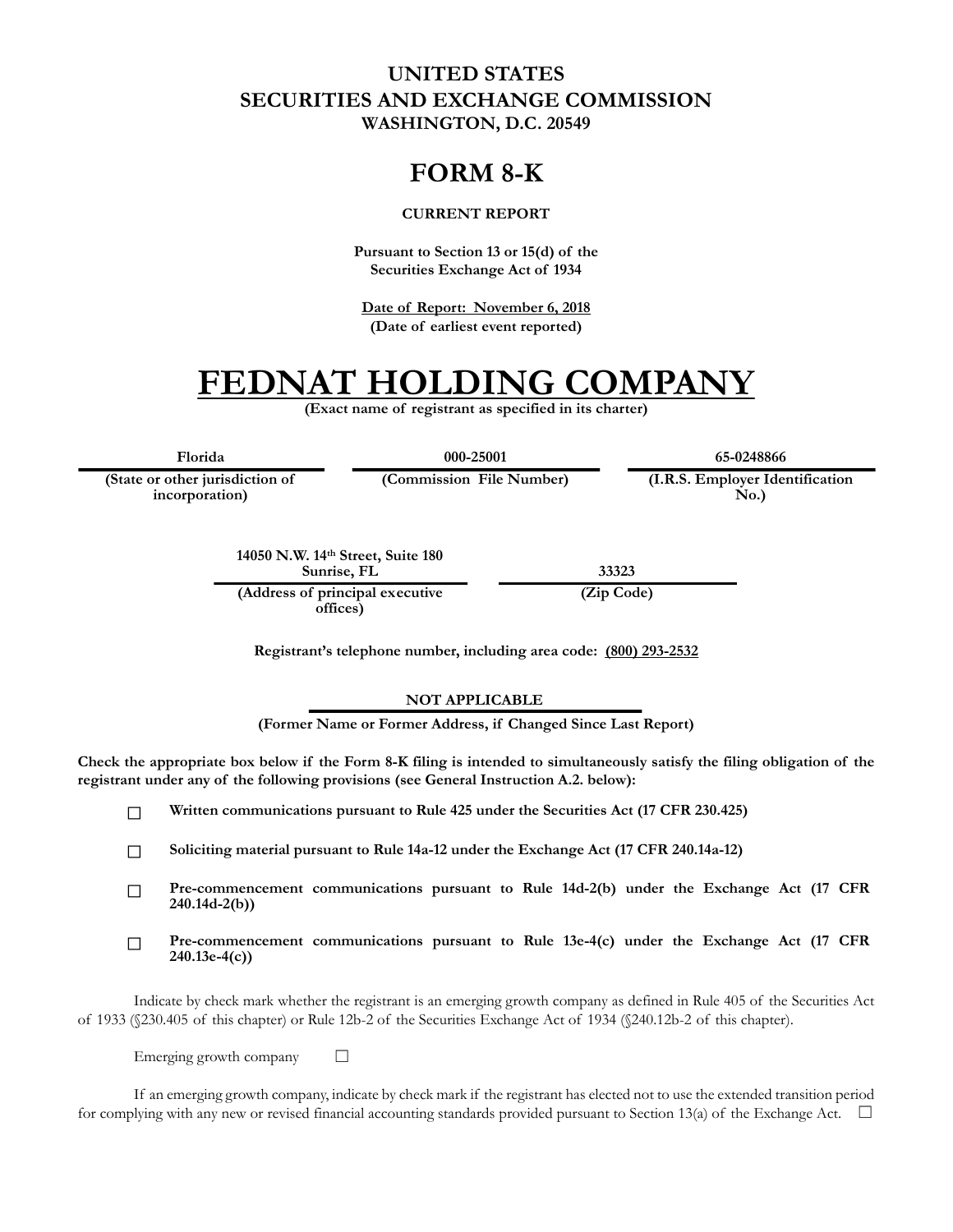#### **Item 2.02. Results of Operations and Financial Condition.**

On November 6, 2018, FedNat Holding Company (the "Company") issued a press release to report its fiscal quarter ended September 30, 2018. A copy of the press release is attached to this current report on Form 8-K as Exhibit 99.1 and incorporate herein by reference.

The information in this Current Report on Form 8-K and Exhibit 99.1 attached hereto is hereby intended to be furnished pursuant to Item 2.02, "Results of Operations and Financial Condition." As provided in General Instruction B.6 of SEC Form 8-K, such information shall not be deemed "filed" for purposes of Section 18 of the Securities Exchange Act of 1934, as amended (the "Exchange Act"), or otherwise subject to the liabilities of that section, and it shall not be deemed incorporated by reference in any filing under the Securities Act of 1933, as amended, or under the Exchange Act, whether made before or after the date hereof, except as expressly set forth by specific reference in such filing to this Current Report on Form 8-K.

#### **Item 9.01. Financial Statements and Exhibits.**

- (c) Exhibits.
- 99.1 FedNat Holding Company Press Release, dated November 6, 2018.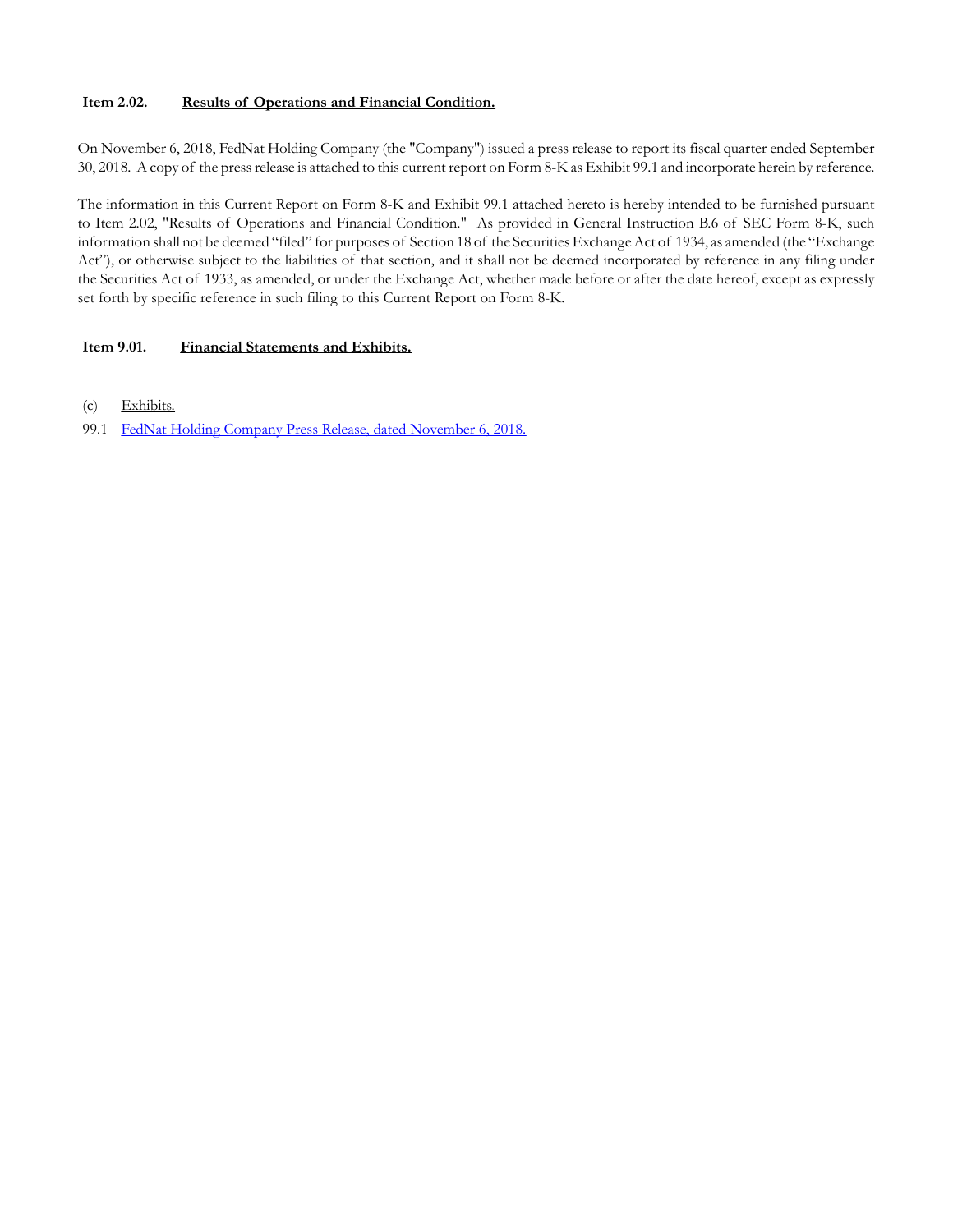#### **SIGNATURES**

Pursuant to the requirements of the Securities Exchange Act of 1934, the registrant has duly caused this report to be signed on its behalf by the undersigned hereunto duly authorized.

#### **FEDNAT HOLDING COMPANY**

Date: November 6, 2018 By: /s/ Ronald A. Jordan

Name: Ronald A. Jordan Title: Chief Financial Officer (Principal Financial Officer)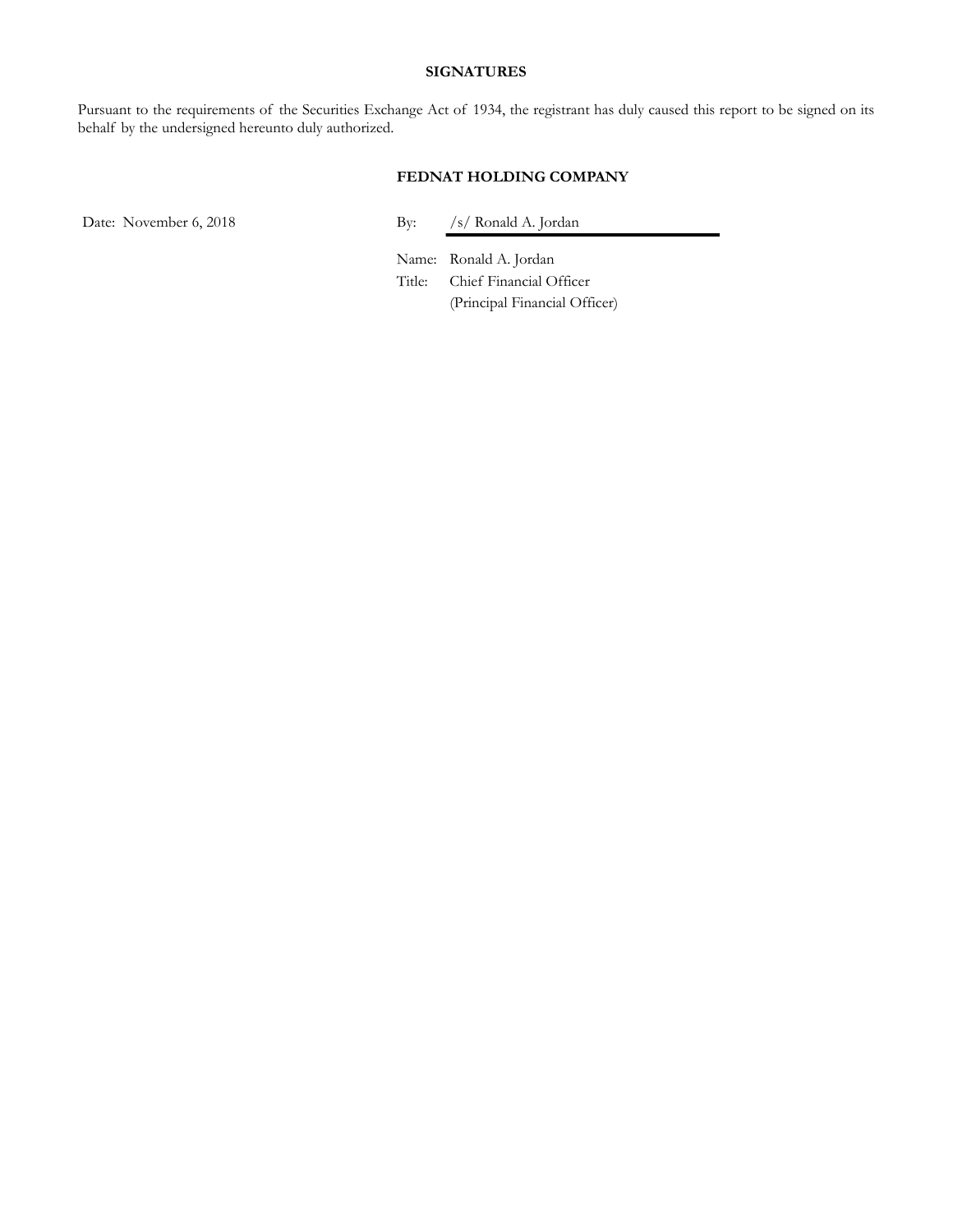**Exhibit No. Exhibit Title**

99.1 FedNat Holding Company Press Release, dated November 6, 2018.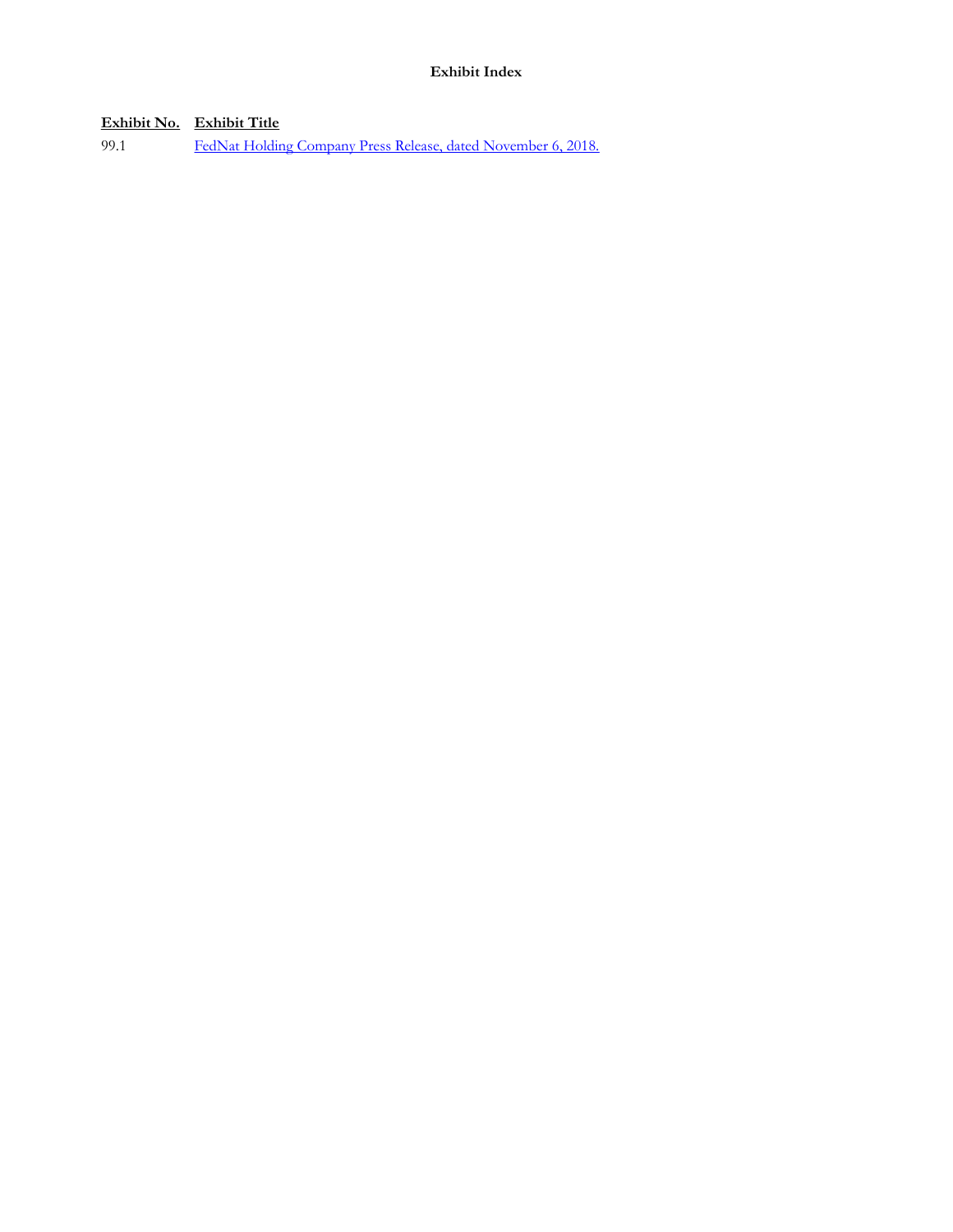#### **FEDNAT HOLDING COMPANY REPORTS THIRD QUARTER OF 2018 RESULTS**

**Sunrise, Florida, November 6, 2018** - FedNat Holding Company (the "Company") (Nasdaq: FNHC) today reported results for the three and nine months ended September 30, 2018.

Q3 2018 highlights (as measured against the same three-month period last year, except where noted):

- Net income of \$8.0 million or \$0.62 per diluted share.
- Annualized return on equity of 12.1%, excluding investment gains.
- 17.1% decrease in loss and loss adjustment expenses to \$62.5 million.
- \$4.1 million of claims, net of recoveries, from Hurricane Florence, Tropical Storm Gordon and other severe weather events.
- Gross written premiums of \$139.0 million.
- 22.0% increase in net premiums earned to \$98.5 million.
- Quarter-end Florida homeowners' in-force policies of approximately 249,000.
- 50.7% increase in non-Florida homeowners' in-force policies to approximately 41,000.
- Investment gains of \$1.8 million, including unrealized gains across our equity portfolio.
- Reduced staffing by 15 positions during the quarter, representing approximately \$0.9 million in annual savings as a result of our continued focus on maximizing operational efficiencies in our core lines of business. Year-to-date decreased 85 positions representing approximately \$5.1 million in annual savings.
- Book value per share increased 3.3% to \$17.45 as compared to \$16.89 as of June 30, 2018. Excluding accumulated other comprehensive income, book value per share increased 3.5% to \$17.91 as of September 30, 2018 from \$17.31 as of June 30, 2018, representing annualized growth of 14.0%.

Mr. Michael H. Braun, the Company's Chief Executive Officer, said regarding the quarter's results, "We continue to make progress in executing on our long-term growth objectives in a challenging market for Florida homeowners' insurers. Earnings were impacted by net retained losses due to Hurricane Florence and Tropical Storm Gordon and the continued wind-down of our non-core automobile and commercial general liability lines of business which we are exiting. We also took action to strengthen our reserves in our core Homeowners line, in response to elevated fire and lightning claims in recent months. Net income was \$8.0 million, or \$0.62 cents, in the third quarter compared to last year's quarterly loss from Hurricane Irma. Revenue increased 18% over last year's comparable quarter. We improved non-catastrophe underwriting profitability and substantially improved our combined ratio from the prior year quarter. We continue to expand our non-Florida homeowners' business as gross premiums earned increased 54%. I would like to acknowledge and thank our entire team though specifically our claims staff for providing excellent service to our policyholders in the aftermath of Hurricane Michael, which was truly catastrophic in nature."

Mr. Braun added, "We are in a good position to deliver an improved performance in 2019 and beyond. Our new reinsurance program provides strong protection and has already helped reduce our costs and mitigate risk. Our plan is to continue to execute on our strategic priorities to grow market share in our core Homeowners business, increase our presence in nearby coastal states, while continuing to manage our risk. These strategic initiatives combined with our underwriting expertise set the stage for a strong 2019."

#### **Consolidated**

- Net income of \$8.0 million or \$0.62 per diluted share during the third quarter of 2018, as compared to net loss of \$4.7 million or \$0.36 per diluted share during the third quarter of 2017.
- Comparing to June 30, 2018, book value per share increased \$0.56 to \$17.45 at September 30, 2018. The increase was predominantly driven by income of \$0.62 per share, as noted above, offset by an increase in our accumulated other comprehensive loss of \$0.04 per share.

#### **Revenues**

- Total revenue increased \$12.1 million or 12.3%, to \$110.8 million for the three months ended September 30, 2018, compared with \$98.7 million for the three months ended September 30, 2017. The increase was primarily driven by lower ceded premiums due to decreased reinsurance spend, partially offset by a decline in gross premiums earned and lower recognized investment gains for the three months ended September 30, 2018 as compared to the same period in 2017.
- With focus on profitability and managing our underwriting exposure, gross written premiums decreased \$15.8 million, or 10.2%, to \$139.0 million in the quarter, compared with \$154.8 million for the same three-month period last year. The decrease in premiums written is the result of declining premiums in the non-core businesses we are exiting, Automobile and commercial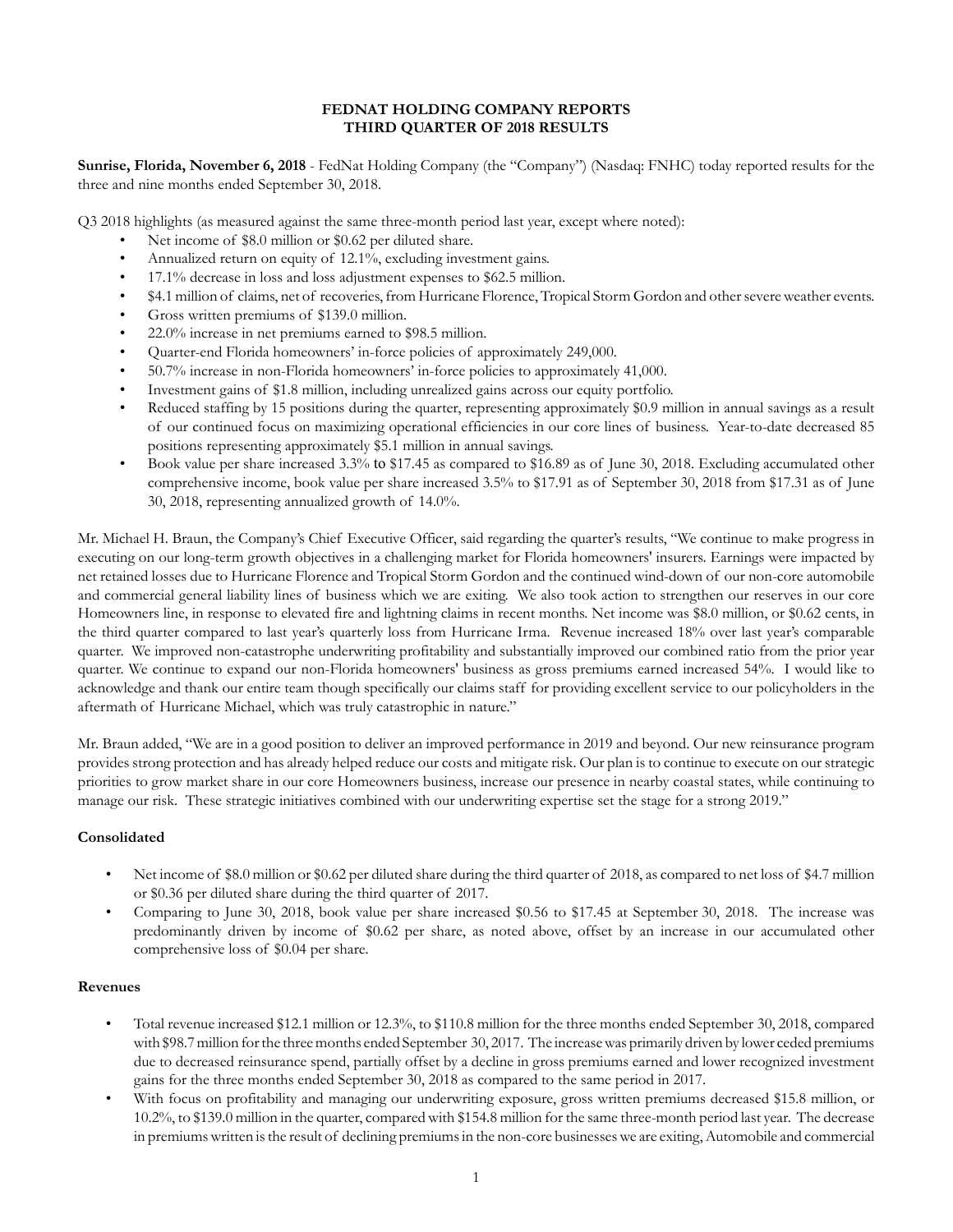general liability, as well as a decline in homeowners Florida. Our homeowners non-Florida business continues to show exceptional growth year over year, especially in the states of Texas and Louisiana.

- Gross premiums earned decreased \$7.9 million, or 5.2%, to \$144.9 million for the three months ended September 30, 2018, as compared to \$152.8 million for the three months ended September 30, 2017. The results are a reflection of our decision to exit the Automobile and commercial general liability lines and were partially offset by a 2.3% increase in earned premiums in Homeowners. Additionally, in homeowners Florida, our 10.0% rate increase, effective August 1, 2017, has earned out and homeowners non-Florida continues to grow on an earned basis.
- Ceded premiums decreased \$25.6 million, or 35.5%, to \$46.4 million in the quarter, compared to \$72.0 million the same threemonth period last year. The decrease was primarily driven by lower excess of loss reinsurance spend and lowering the homeowners Florida quota share from 10% to 2% as well as lower ceded premiums in Automobile as a result of decreases in premiums earned during the period.
- Other income decreased \$1.5 million, or 28.9%, to \$3.6 million in the quarter, compared with \$5.1 million in the same threemonth period last year, due to lower commission and brokerage revenue. Commission income decreased as a result of lower Automobile fee income driven by the reduction in premiums earned and, to a lesser extent, lower fee income from other areas of the business. The brokerage revenue decrease is the result of lower excess of loss reinsurance spend from the new reinsurance program, effective July 1, 2018.

#### **Expenses**

- Losses and loss adjustment expenses ("LAE") decreased \$12.9 million, or 17.1%, to \$62.5 million for the three months ended September 30, 2018, compared with \$75.4 million for the same three-month period last year. The net loss ratio decreased 29.9 percentage points, to 63.4% in the current quarter, as compared to 93.3% in the third quarter of 2017. The lower ratio was the result of the decrease in net losses from severe weather (\$6.1 million in the third quarter of 2018, impacts of Hurricane Florence and Tropical Storm Gordon, as compared to \$26.9 million in the prior year quarter, impacts of Hurricane Irma and Hurricane Harvey) and the decrease in the size of Automobile (\$4.4 million lower losses, including adverse development) driven by the closure of poor performing programs. These decreases were partially offset by \$7.5 million of lower ceded losses related to Homeowners quota share treaties in the third quarter of 2018 as compared to the third quarter of 2017.
- The net expense ratio decreased 4.5 percentage points, to 36.9% in the current quarter, as compared to 41.4% in the third quarter of 2017. Commissions and other underwriting expenses increased \$3.0 million, or 10.5%, to \$31.4 million for the three months ended September 30, 2018, compared with \$28.4 million for the three months ended September 30, 2017. The increase is made up of lower ceding commissions as a result of homeowners Florida quota share percentage being reduced from 10% to 2% and higher homeowners non-Florida commission costs due to higher premiums earned. These items are offset by lower salaries and wages from the impact of our headcount reduction initiatives.
- Interest expense increased \$0.9 million to \$1.0 million for the three months ended September 30, 2018, compared with \$0.1 million in the prior year period. The increase in interest expense is the result of the Company issuing \$45.0 million of senior notes, late in December 2017. During the third quarter of 2017, the Company only had \$5.0 million of debt on its balance sheet.

#### **Line of Business Results**

- Homeowners' net income for the current quarter was \$8.2 million, which included 32.6% growth in net premiums earned compared to the third quarter of 2017. The combined ratio for the current quarter was 93.6%, which includes strengthening of loss reserves related to higher level of fire and lightning related losses.
- Automobile's net loss for the third quarter of 2018 was \$1.4 million, as compared with a loss of \$1.2 million in the prior year quarter, driven by prior year reserve development and our ongoing exit from this line of business. During the quarter, the Company finalized a novation agreement to transfer all in-force policies and renewal rights of its Texas Automobile book of business to a third party, effective August 1, 2018.
- Other's net income of \$1.2 million in the third quarter of 2018, includes \$3.1 million of net investment income, \$1.8 million of investment gains and \$1.0 million of interest expense, as well as adverse prior year development in our commercial general liability book of business.

#### **Subsequent Events**

• On October 10, 2018, Hurricane Michael made landfall in the panhandle region of Florida. The Company currently estimates that its aggregate gross losses as a result of Hurricane Michael will be approximately \$275 million according to preliminary post landfall catastrophe model estimates. The Company believes that its losses, including both Florida and Non-Florida exposures, net of reinsurance, should not exceed its first event pre-tax retention amount of \$23 million. For additional information, refer to the Company's Form 8-K dated October 15, 2018.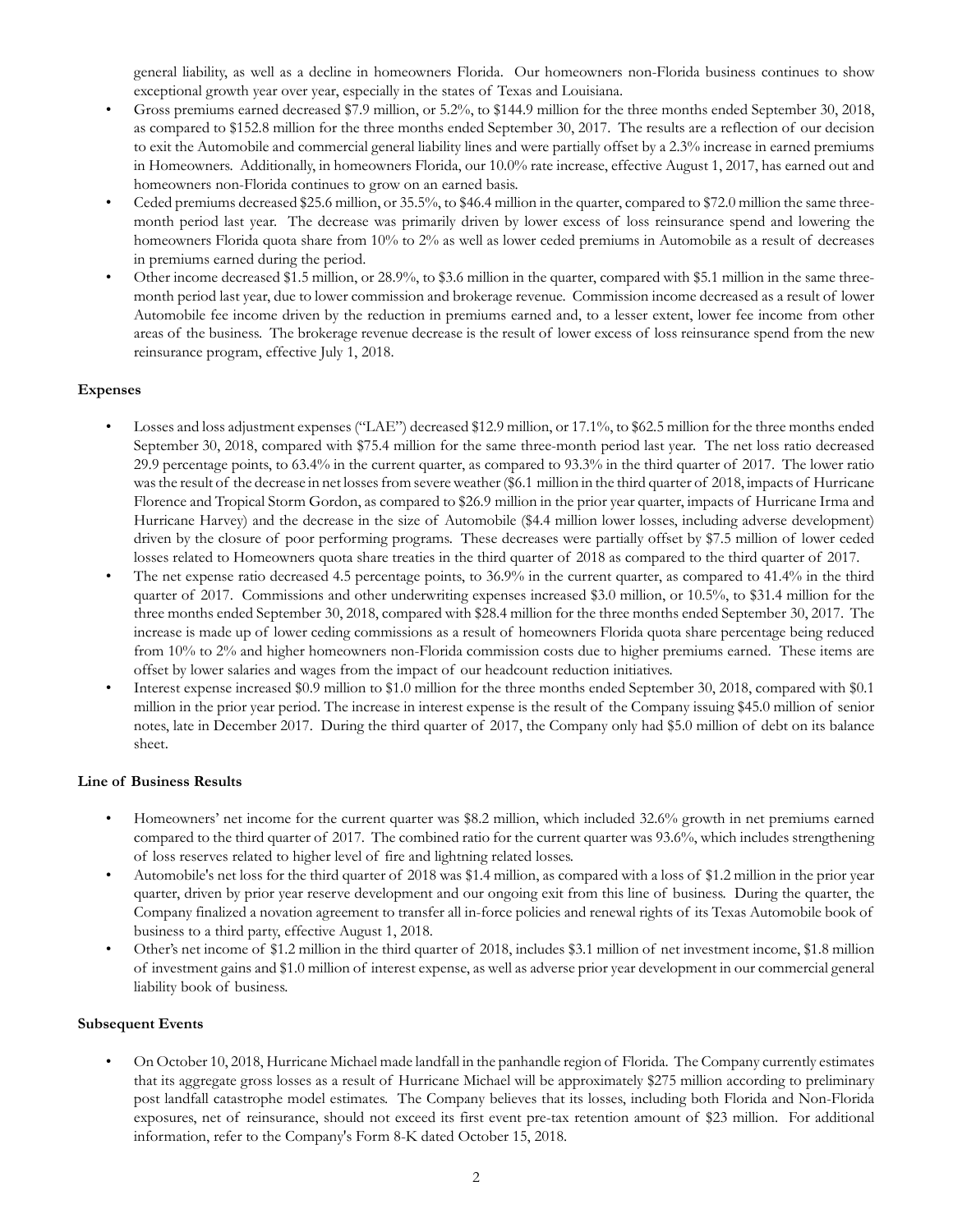• In conjunction with the Company's post-hurricane season capital management planning, effective October 1, 2018, FNIC has adjusted the cession percentage on its current quota share treaty, which became effective on July 1, 2018, from 2% to 10%. No other terms of the treaty were modified. This treaty covers FNIC's Florida homeowners book of business, on an in-force, new and renewal basis, and excludes named storms. For additional information on this treaty, refer to the Company's Form 8-K dated June 29, 2018.

#### **Conference Call Information**

The Company will hold an investor conference call at 9:00 AM (ET) Wednesday, November 7, 2018. The Company's CEO, Michael Braun and its CFO, Ronald Jordan will discuss the financial results and review the outlook for the Company. Messrs. Braun and Jordan invite interested parties to participate in the conference call.

Listeners interested in participating in the Q&A session may access the conference call as follows:

Toll-Free Dial-in: (877) 303-6913

Conference ID: 2775258

A live webcast of the call will be available online via the "Conference Calls" section of the Company's website at FedNat.com or interested parties can click on the following link:

http://www.fednat.com/investors/conference-calls/

Please call at least five minutes in advance to ensure that you are connected prior to the presentation. A webcast replay of the conference call will be available shortly after the live webcast is completed and may be accessed via the Company's website.

#### **About the Company**

The Company is an insurance holding company that controls substantially all aspects of the insurance underwriting, distribution and claims processes through our subsidiaries and contractual relationships with independent agents and general agents. The Company, through our wholly owned subsidiaries, are authorized to underwrite, and/or place homeowners multi-peril, federal flood and other lines of insurance in Florida and other states. We market, distribute and service our own and third-party insurers' products and other services through a network of independent and general agents.

The Company's supplemental line of business information is designed to afford users greater transparency into our results. The "Homeowners" line of business consists of our homeowners and fire property and casualty insurance business, which currently operates in Florida, Alabama, Texas, Louisiana and South Carolina. The "Automobile" line of business consists of our nonstandard personal automobile insurance business which currently operates in Georgia, Texas, Alabama, and Florida, pending our withdrawal. The "Other" line of business primarily consists of our commercial general liability (pending our withdrawal) and federal flood businesses, along with corporate and investment operations.

#### **Forward-Looking Statements /Safe Harbor Statements**

#### *Safe harbor statement under the Private Securities Litigation Reform Act of 1995:*

*Statements that are not historical fact are forward-looking statements that are subject to certain risks and uncertainties that could cause actual events and results to differ materially from those discussed herein. Without limiting the generality of the foregoing, words such as "anticipate," "believe," "budget,"* "contemplate," "continue," "could," "envision," "estimate," "expect," "guidance," "indicate," "intend," "may," "might," "plan," "possibly," "potential," *"predict," "probably," "pro-forma," "project," "seek," "should," "target," or "will" or the negative or other variations thereof, and similar words or phrases or comparable terminology, are intended to identify forward-looking statements.*

*Forward-looking statements might also include, but are not limited to, one or more of the following:*

- *Projections of revenues, income, earnings per share, dividends, capital structure or other financial items or measures;*
- *Descriptions of plans or objectives of management for future operations, insurance products or services;*
- *Forecasts of future insurable events, economic performance, liquidity, need for funding and income; and*
- *Descriptions of assumptions or estimates underlying or relating to any of the foregoing.*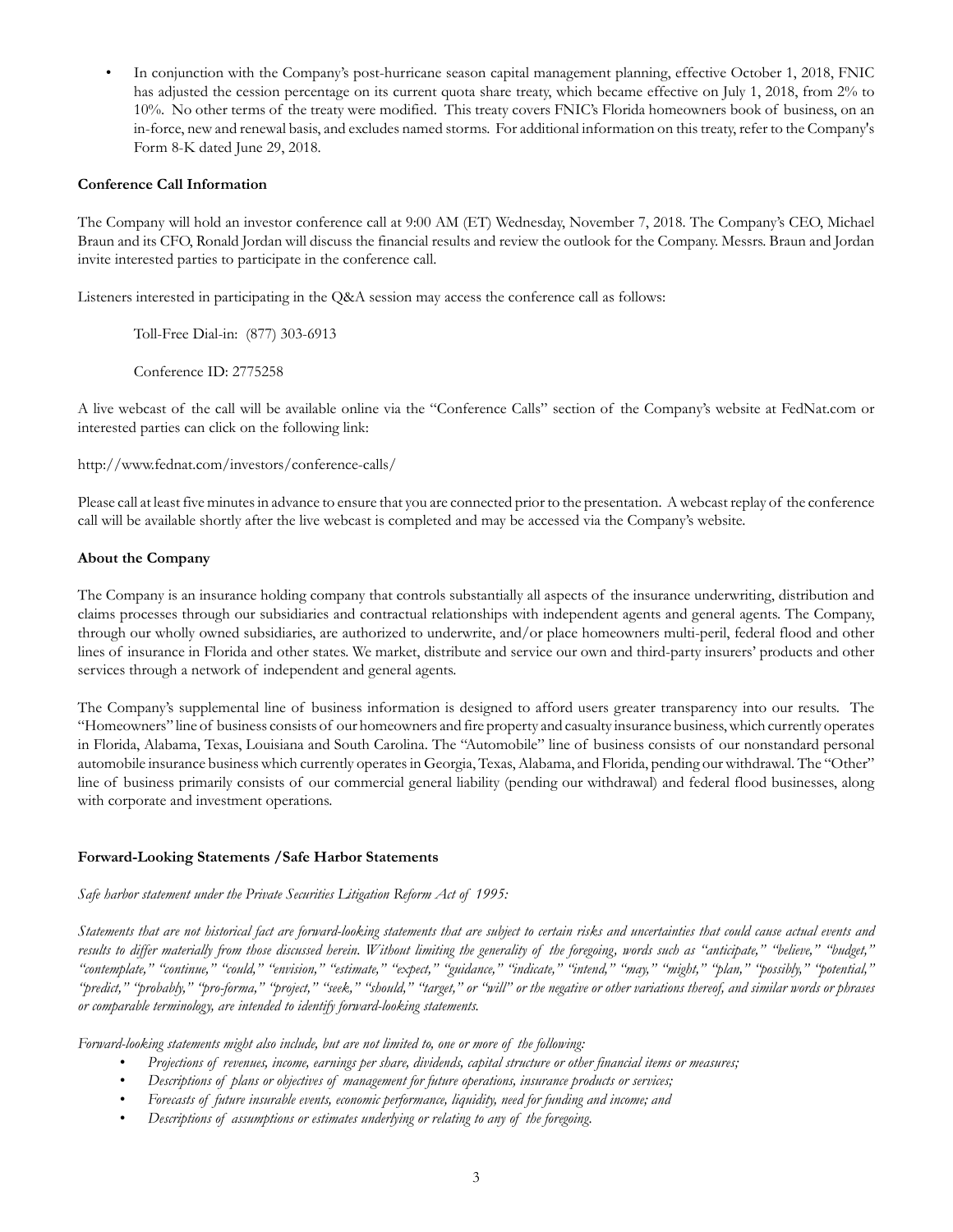*The risks and uncertainties include, without limitation, risks and uncertainties related to estimates, assumptions and projections generally; the nature of the Company's business; the adequacy of its reserves for losses and loss adjustment expense; claims experience; weather conditions (including the severity and frequency of storms, hurricanes, tornadoes and hail) and other catastrophic losses; reinsurance costs and the ability of reinsurers to indemnify the Company; raising additional capital and our compliance with minimum capital and surplus requirements; potential assessments that support property and casualty insurance pools and associations; the effectiveness of internal financial controls; the effectiveness of our underwriting, pricing and related loss limitation methods; changes in loss trends, including as a result of insureds' assignment of benefits; court decisions and trends in litigation; our potential failure to pay claims accurately; ability to obtain regulatory approval applications for requested rate increases, or to underwrite in additional jurisdictions, and the timing thereof; the impact that the results of our subsidiaries' operations may have on our results of operations; inflation and other changes in economic conditions (including changes in interest rates and financial markets); pricing competition and other initiatives by competitors; legislative and regulatory developments; the outcome of litigation pending against the Company, and any settlement thereof; dependence on investment income and the composition of the Company's investment portfolio; insurance agents; ratings by industry services; the reliability and security of our information technology systems; reliance on key personnel; acts of* war and terrorist activities; and other matters described from time to time by the Company in releases and publications, and in periodic reports and other *documents filed with the United States Securities and Exchange Commission.*

*In addition, investors should be aware that generally accepted accounting principles prescribe when a company may reserve for particular risks, including claims and litigation exposures. Accordingly, results for a given reporting period could be significantly affected if and when a reserve is established for a contingency. Reported results may therefore appear to be volatile in certain accounting periods.*

*Readers are cautioned not to place undue reliance on these forward-looking statements, which speak only as of the date on which they are made. We do not undertake any obligation to update publicly or revise any forward-looking statements to reflect circumstances or events that occur after the date the forwardlooking statements are made.*

#### **Contacts**

Michael H. Braun, CEO (954) 308-1322, Ronald Jordan, CFO (954) 308-1363, or Erick A. Fernandez (954) 308-1341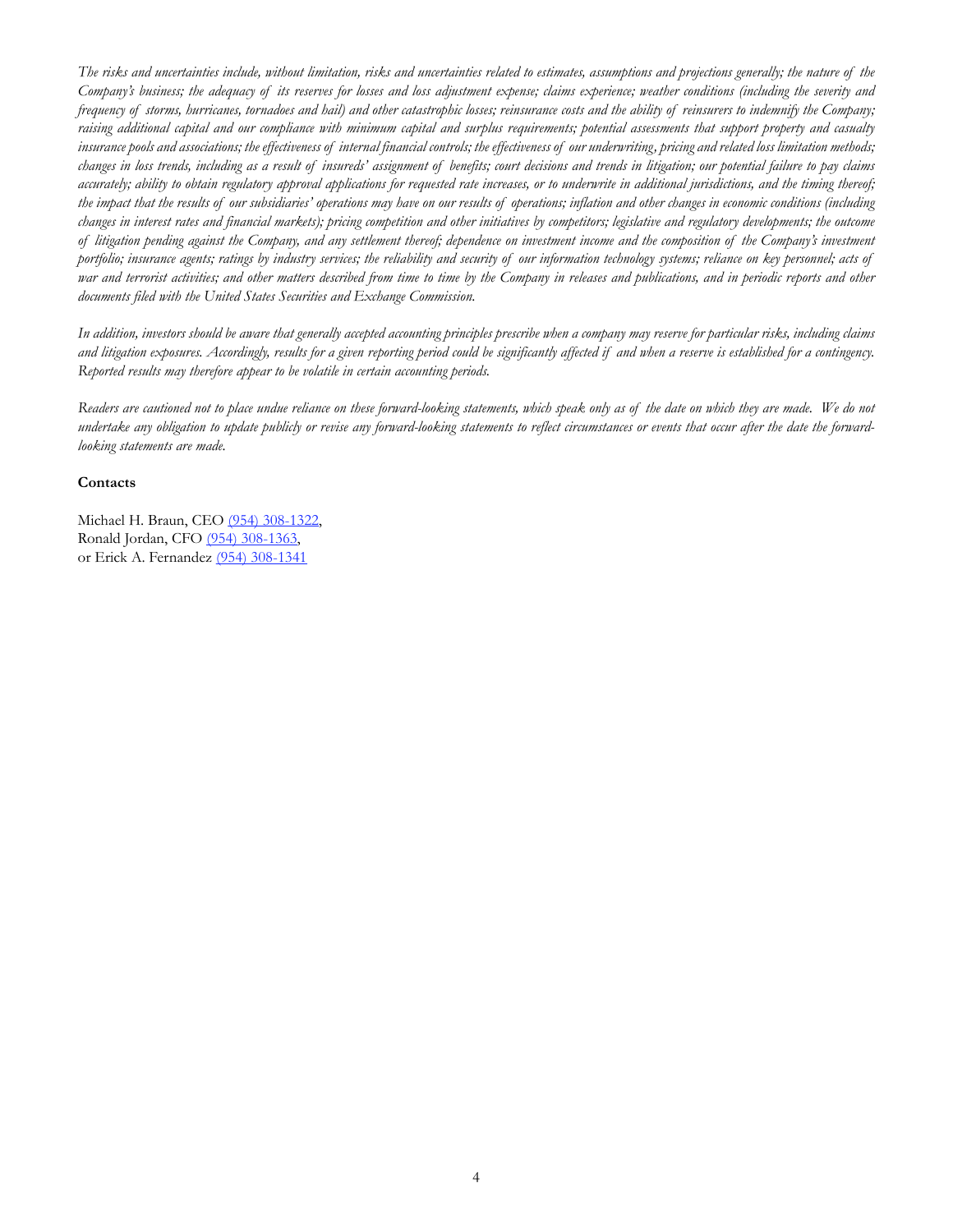## FEDNAT HOLDING COMPANY AND SUBSIDIARIES

## Consolidated Statement of Operations

(In thousands, except per share data)

(Unaudited)

|                                                                          |               | <b>Three Months Ended</b> |      |              | <b>Nine Months Ended</b> |               |               |          |  |  |  |
|--------------------------------------------------------------------------|---------------|---------------------------|------|--------------|--------------------------|---------------|---------------|----------|--|--|--|
|                                                                          |               | September 30,             |      |              |                          | September 30, |               |          |  |  |  |
|                                                                          |               | 2018                      |      | 2017         |                          | 2018          |               | 2017     |  |  |  |
| Revenues:                                                                |               |                           |      |              |                          |               |               |          |  |  |  |
| Net premiums earned                                                      | \$            | 98,493                    | \$   | 80,764       | $\frac{1}{2}$            | 264,159       | \$            | 245,978  |  |  |  |
| Net investment income                                                    |               | 3,137                     |      | 2,603        |                          | 9,058         |               | 7,481    |  |  |  |
| Net realized and unrealized investment gains (losses)                    |               | 1,760                     |      | 6,101        |                          | 916           |               | 8,644    |  |  |  |
| Direct written policy fees                                               |               | 3,796                     |      | 4,098        |                          | 10,685        |               | 13,617   |  |  |  |
| Other income                                                             |               | 3,646                     |      | 5,131        |                          | 14,833        |               | 14,190   |  |  |  |
| Total revenues                                                           |               | 110,832                   |      | 98,697       |                          | 299,651       |               | 289,910  |  |  |  |
|                                                                          |               |                           |      |              |                          |               |               |          |  |  |  |
| Costs and expenses:                                                      |               |                           |      |              |                          |               |               |          |  |  |  |
| Losses and loss adjustment expenses                                      |               | 62,457                    |      | 75,367       |                          | 156,098       |               | 188,683  |  |  |  |
| Commissions and other underwriting expenses                              |               | 31,373                    |      | 28,386       |                          | 91,467        |               | 86,883   |  |  |  |
| General and administrative expenses                                      |               | 5,000                     |      | 5,042        |                          | 16,345        |               | 14,737   |  |  |  |
| Interest expense                                                         |               | 1,032                     |      | 81           |                          | 3,139         |               | 247      |  |  |  |
| Total costs and expenses                                                 |               | 99,862                    |      | 108,876      |                          | 267,049       |               | 290,550  |  |  |  |
|                                                                          |               |                           |      |              |                          |               |               |          |  |  |  |
| Income (loss) before income taxes                                        |               | 10,970                    |      | (10, 179)    |                          | 32,602        |               | (640)    |  |  |  |
| Income tax expense (benefit)                                             |               | 3,020                     |      | (3,781)      |                          | 8,587         |               | (358)    |  |  |  |
| Net income (loss)                                                        |               | 7,950                     |      | (6,398)      |                          | 24,015        |               | (282)    |  |  |  |
| Net income (loss) attributable to non-controlling interest               |               |                           |      | (1,674)      |                          | (218)         |               | (1, 975) |  |  |  |
| Net income (loss) attributable to FedNat Holding Company<br>shareholders | S             | 7,950                     | Ş.   | $(4,724)$ \$ |                          | 24,233        | $\mathbb{S}$  | 1,693    |  |  |  |
|                                                                          |               |                           |      |              |                          |               |               |          |  |  |  |
| Net Income (Loss) Per Common Share                                       |               |                           |      |              |                          |               |               |          |  |  |  |
| Basic                                                                    | \$            | 0.62                      | \$   | $(0.36)$ \$  |                          | 1.90          | \$            | 0.13     |  |  |  |
| Diluted                                                                  | \$            | 0.62                      | $\$$ | $(0.36)$ \$  |                          | 1.88          | $\frac{1}{2}$ | 0.13     |  |  |  |
|                                                                          |               |                           |      |              |                          |               |               |          |  |  |  |
| Weighted Average Number of Shares of Common Stock Outstanding            |               |                           |      |              |                          |               |               |          |  |  |  |
| Basic                                                                    |               | 12,749                    |      | 13,135       |                          | 12,775        |               | 13,211   |  |  |  |
| Diluted                                                                  |               | 12,870                    |      | 13,135       |                          | 12,866        |               | 13,302   |  |  |  |
| Dividends Declared Per Common Share                                      | $\frac{1}{2}$ |                           | \$   | 0.08         | $\mathbb{S}$             | 0.16          | $\mathbb{S}$  | 0.24     |  |  |  |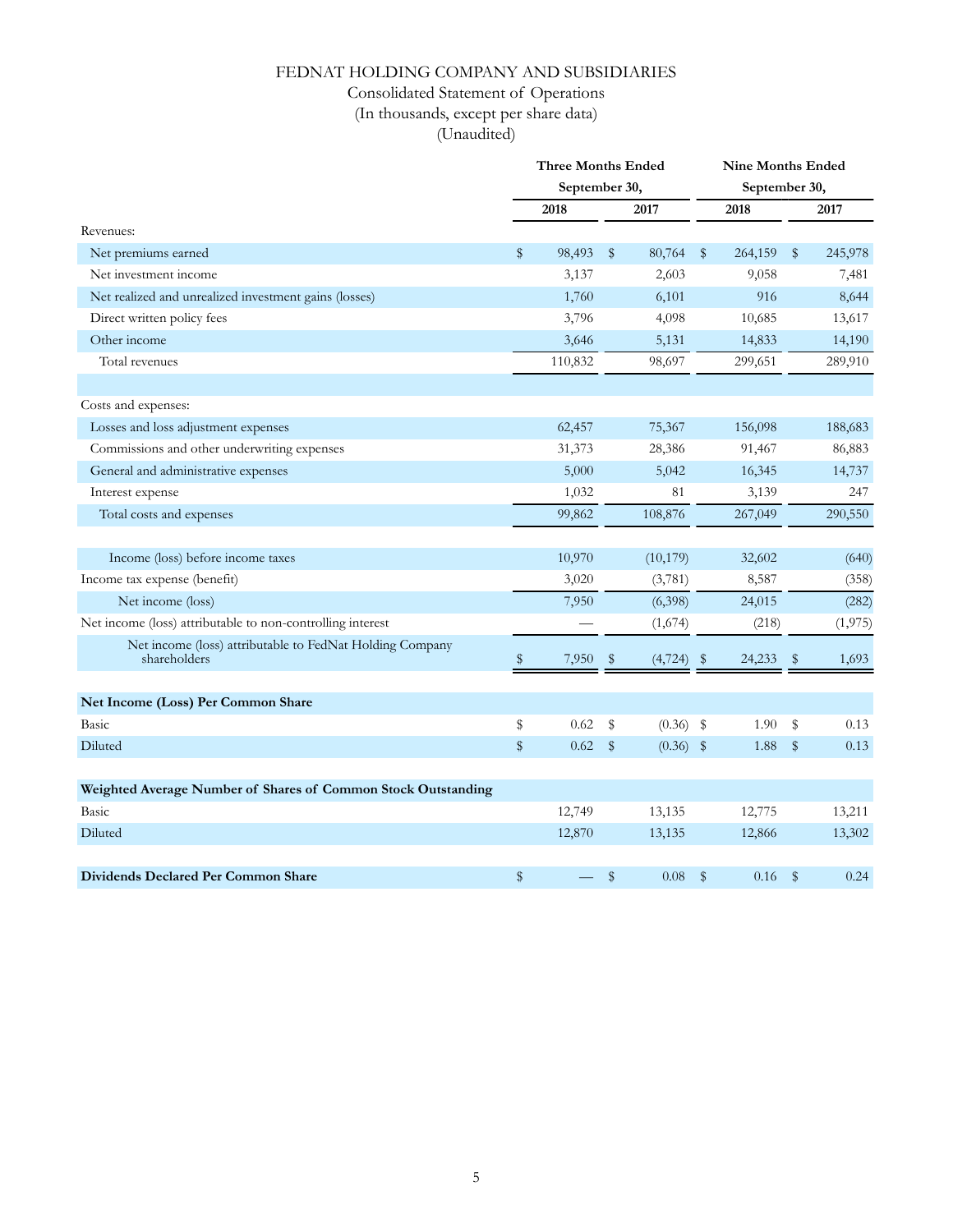## FEDNAT HOLDING COMPANY AND SUBSIDIARIES

## Selected Operating Metrics

(Unaudited)

|                              | <b>Three Months Ended</b> |               |   |                | <b>Nine Months Ended</b> |               |      |         |
|------------------------------|---------------------------|---------------|---|----------------|--------------------------|---------------|------|---------|
|                              |                           | September 30, |   |                |                          | September 30, |      |         |
|                              | 2018                      |               |   | 2017           |                          | 2018          | 2017 |         |
|                              |                           |               |   | (In thousands) |                          |               |      |         |
| Gross premiums written:      |                           |               |   |                |                          |               |      |         |
| Homeowners Florida           | \$                        | 114,441       | S | 126,211        | $^{\circ}$               | 355,818       | S    | 373,875 |
| Homeowners non-Florida       |                           | 22,062        |   | 15,198         |                          | 59,096        |      | 40,381  |
| Automobile                   |                           | (3,041)       |   | 7,176          |                          | 8,628         |      | 37,089  |
| Commercial general liability |                           | 1,435         |   | 2,546          |                          | 5,519         |      | 8,768   |
| Federal flood                |                           | 4,125         |   | 3,651          |                          | 11,090        |      | 9,412   |
| Total gross premiums written |                           | 139,022       |   | 154,782        |                          | 440,151       |      | 469,525 |

|                              |    | <b>Three Months Ended</b> |   |                |            | <b>Nine Months Ended</b> |              |         |  |
|------------------------------|----|---------------------------|---|----------------|------------|--------------------------|--------------|---------|--|
|                              |    | September 30,             |   |                |            | September 30,            |              |         |  |
|                              |    | 2018                      |   | 2017           | 2018       |                          | 2017         |         |  |
|                              |    |                           |   | (In thousands) |            |                          |              |         |  |
| Gross premiums earned:       |    |                           |   |                |            |                          |              |         |  |
| Homeowners Florida           | \$ | 118,603                   | S | 121,771        | $^{\circ}$ | 356,507                  | $\mathbb{S}$ | 359,147 |  |
| Homeowners non-Florida       |    | 17,984                    |   | 11,734         |            | 47,072                   |              | 31,064  |  |
| Automobile                   |    | 2,766                     |   | 13,525         |            | 17,876                   |              | 43,932  |  |
| Commercial general liability |    | 2,122                     |   | 3,005          |            | 7,144                    |              | 9,339   |  |
| Federal flood                |    | 3,432                     |   | 2,744          |            | 9,640                    |              | 7,838   |  |
| Total gross premiums earned  | S  | 144,907                   |   | 152,779        | $^{\circ}$ | 438,239                  | S            | 451,320 |  |

|                              | Three Months Ended<br>September 30, |           |  |           | <b>Nine Months Ended</b> |               |   |         |  |  |
|------------------------------|-------------------------------------|-----------|--|-----------|--------------------------|---------------|---|---------|--|--|
|                              |                                     |           |  |           |                          | September 30, |   |         |  |  |
|                              | 2018                                |           |  | 2017      | 2018                     |               |   | 2017    |  |  |
|                              | (In thousands)                      |           |  |           |                          |               |   |         |  |  |
| Net premiums earned:         |                                     |           |  |           |                          |               |   |         |  |  |
| Homeowners                   | \$                                  | 95,805 \$ |  | 72,266 \$ |                          | 252,857       | S | 217,820 |  |  |
| Automobile                   |                                     | 675       |  | 5,648     |                          | 4,526         |   | 19,303  |  |  |
| Commercial general liability |                                     | 2,013     |  | 2,850     |                          | 6,776         |   | 8,855   |  |  |
| Total net premiums earned    |                                     | 98,493    |  | 80,764    | - \$                     | 264,159       |   | 245,978 |  |  |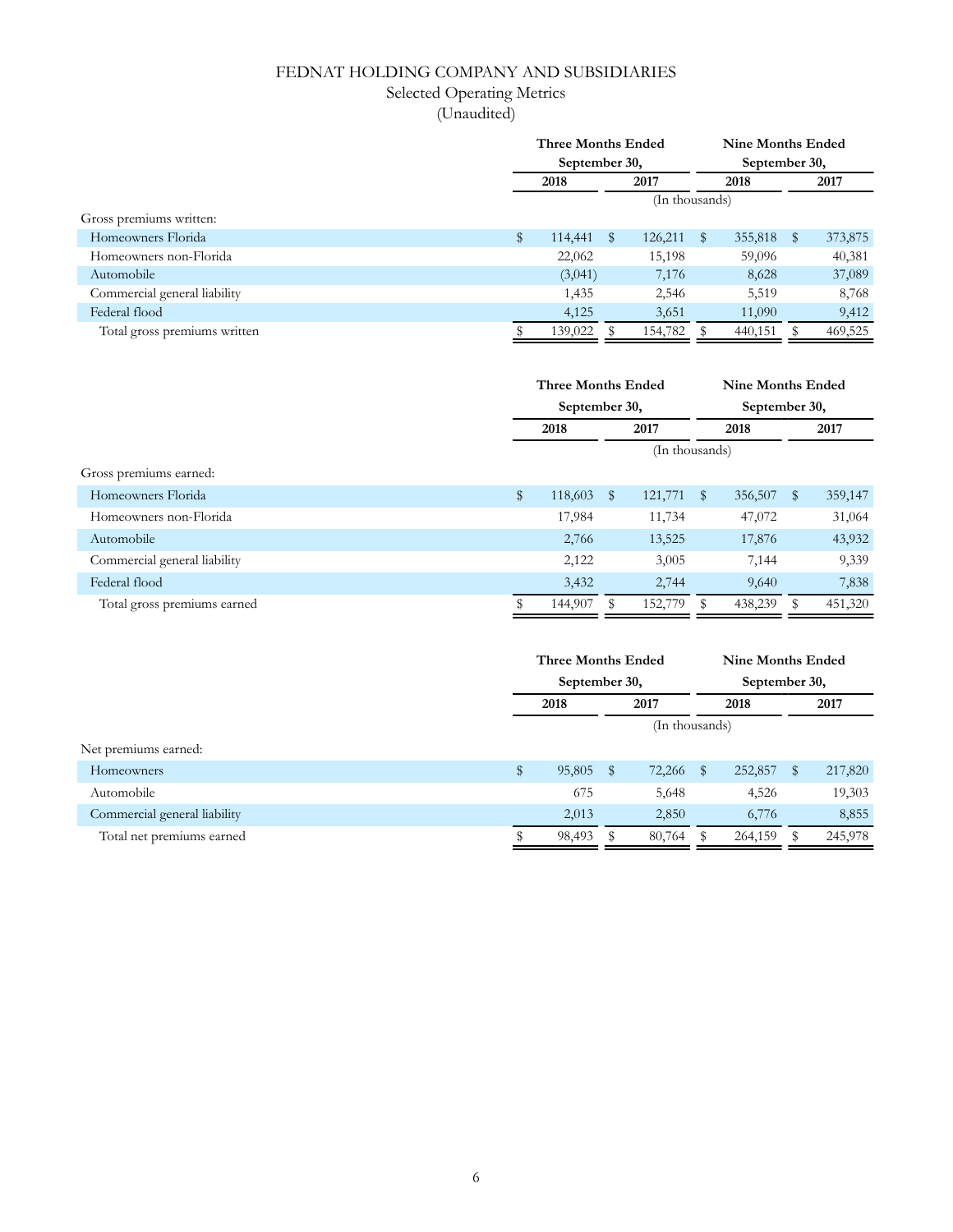## FEDNAT HOLDING COMPANY AND SUBSIDIARIES Selected Operating Metrics (continued)

(Unaudited)

|                                                   | <b>Three Months Ended</b> |               |                |              |              | <b>Nine Months Ended</b> |              |           |
|---------------------------------------------------|---------------------------|---------------|----------------|--------------|--------------|--------------------------|--------------|-----------|
|                                                   |                           | September 30, |                |              |              | September 30,            |              |           |
|                                                   | 2018                      |               |                | 2017<br>2018 |              |                          |              | 2017      |
|                                                   |                           |               | (In thousands) |              |              |                          |              |           |
| Commissions and other underwriting expenses:      |                           |               |                |              |              |                          |              |           |
| Homeowners Florida                                | \$                        | 14,258        | $\mathbb{S}$   | 14,707       | $\mathbb{S}$ | 42,796                   | $\mathbb{S}$ | 43,171    |
| All others                                        |                           | 4,866         |                | 5,853        |              | 14,488                   |              | 17,150    |
| Ceding commissions                                |                           | (689)         |                | (5, 457)     |              | (8,777)                  |              | (14, 511) |
| Total commissions                                 |                           | 18,435        |                | 15,103       |              | 48,507                   |              | 45,810    |
|                                                   |                           |               |                |              |              |                          |              |           |
| Automobile                                        |                           | 1,466         |                | 1,742        |              | 4,229                    |              | 6,653     |
| Homeowners non-Florida                            |                           | 571           |                | 371          |              | 1,354                    |              | 983       |
| Total fees                                        |                           | 2,037         |                | 2,113        |              | 5,583                    |              | 7,636     |
|                                                   |                           |               |                |              |              |                          |              |           |
| Salaries and wages                                |                           | 3,147         |                | 3,958        |              | 11,282                   |              | 11,361    |
| Other underwriting expenses                       |                           | 7,754         |                | 7,212        |              | 26,095                   |              | 22,076    |
| Total commissions and other underwriting expenses | \$                        | 31,373        | S              | 28,386       | S            | 91,467                   | \$           | 86,883    |

|                                                         | <b>Three Months Ended</b> |          | Nine Months Ended |            |  |  |  |
|---------------------------------------------------------|---------------------------|----------|-------------------|------------|--|--|--|
|                                                         | September 30,             |          | September 30,     |            |  |  |  |
|                                                         | 2018                      | 2017     | 2018              | 2017       |  |  |  |
|                                                         |                           |          |                   |            |  |  |  |
| Net loss ratio                                          | $63.4\%$                  | $93.3\%$ | $59.1\%$          | 76.7%      |  |  |  |
| Net expense ratio                                       | $36.9\%$                  | $41.4\%$ | $40.8\%$          | 41.3%      |  |  |  |
| Combined ratio                                          | $100.3\%$                 | 134.7%   | $99.9\%$          | 118.0%     |  |  |  |
| Gross loss ratio                                        | $50.1\%$                  | 254.4%   | $108.5\%$         | 118.7%     |  |  |  |
| Gross expense ratio                                     | 25.6%                     | 25.5%    | 26.6%             | 25.7%      |  |  |  |
| Book value per share excluding non-controlling interest | \$<br>17.45<br>S          | 15.93    | 17.45<br>\$       | 15.93<br>S |  |  |  |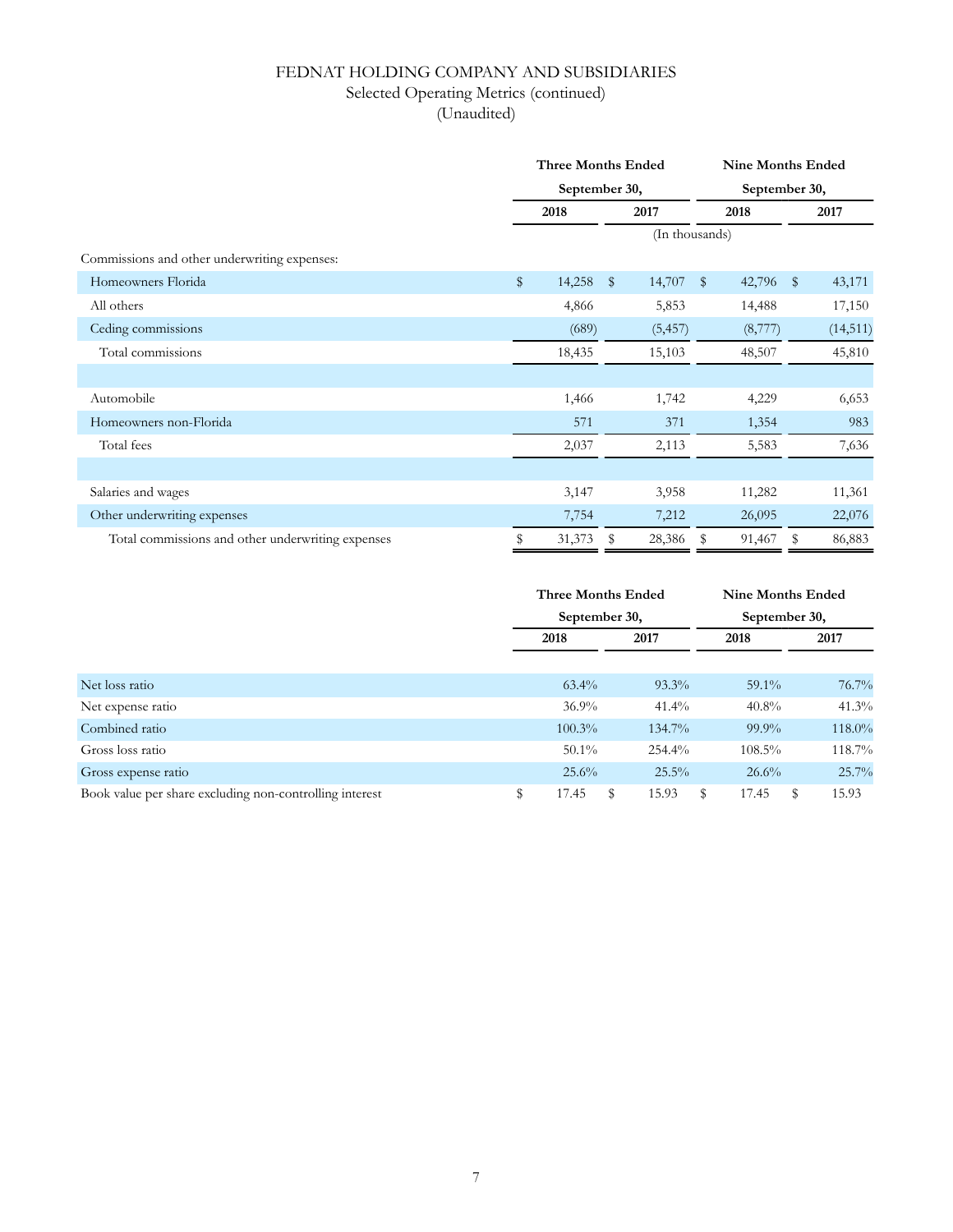## FEDNAT HOLDING COMPANY AND SUBSIDIARIES Consolidated Balance Sheet (Unaudited)

|                                                                                                                                        |      | September 30,  |                         | December 31, |
|----------------------------------------------------------------------------------------------------------------------------------------|------|----------------|-------------------------|--------------|
|                                                                                                                                        |      | 2018           |                         | 2017         |
| <b>ASSETS</b>                                                                                                                          |      | (In thousands) |                         |              |
| Investments:                                                                                                                           |      |                |                         |              |
| Debt securities, available-for-sale, at fair value                                                                                     | \$   | 424,148        | $\sqrt[6]{\frac{1}{2}}$ | 423,238      |
| Debt securities, held-to-maturity, at amortized cost                                                                                   |      | 5,255          |                         | 5,349        |
| Equity securities, at fair value                                                                                                       |      | 19,535         |                         | 15,434       |
| Total investments                                                                                                                      |      | 448,938        |                         | 444,021      |
| Cash and cash equivalents                                                                                                              |      | 69,457         |                         | 86,228       |
| Prepaid reinsurance premiums                                                                                                           |      | 134,285        |                         | 135,492      |
| Premiums receivable, net of allowance                                                                                                  |      | 34,286         |                         | 46,393       |
| Reinsurance recoverable, net                                                                                                           |      | 134,736        |                         | 124,601      |
| Deferred acquisition costs, net                                                                                                        |      | 47,395         |                         | 40,893       |
| Income taxes, net                                                                                                                      |      | 3,006          |                         | 9,817        |
| Property and equipment, net                                                                                                            |      | 4,120          |                         | 4,025        |
| Other assets                                                                                                                           |      | 14,388         |                         | 13,403       |
| Total assets                                                                                                                           | $\,$ | 890,611        | \$                      | 904,873      |
|                                                                                                                                        |      |                |                         |              |
| LIABILITIES AND SHAREHOLDERS' EQUITY                                                                                                   |      |                |                         |              |
| Liabilities                                                                                                                            |      |                |                         |              |
| Loss and loss adjustment expense reserves                                                                                              | \$   | 221,114        | $\sqrt[6]{\frac{1}{2}}$ | 230,515      |
| Unearned premiums                                                                                                                      |      | 296,329        |                         | 294,423      |
| Reinsurance payable                                                                                                                    |      | 77,004         |                         | 71,944       |
| Long-term debt, net of deferred financing costs                                                                                        |      | 44,377         |                         | 49,251       |
| Deferred revenue                                                                                                                       |      | 4,913          |                         | 6,222        |
| Other liabilities                                                                                                                      |      | 23,938         |                         | 25,059       |
| Total liabilities                                                                                                                      |      | 667,675        |                         | 677,414      |
| <b>Shareholders' Equity</b>                                                                                                            |      |                |                         |              |
| Preferred stock, \$0.01 par value: 1,000,000 shares authorized                                                                         |      |                |                         |              |
| Common stock, \$0.01 par value: 25,000,000 shares authorized; 12,774,444 and 12,988,247 shares issued and<br>outstanding, respectively |      | 128            |                         | 130          |
| Additional paid-in capital                                                                                                             |      | 140,608        |                         | 139,728      |
| Accumulated other comprehensive income (loss)                                                                                          |      | (5,901)        |                         | 1,770        |
| Retained earnings                                                                                                                      |      | 88,101         |                         | 70,009       |
| Total shareholders' equity attributable to FedNat Holding Company shareholders                                                         |      | 222,936        |                         | 211,637      |
| Non-controlling interest                                                                                                               |      |                |                         | 15,822       |
| Total shareholders' equity                                                                                                             |      | 222,936        |                         | 227,459      |
| Total liabilities and shareholders' equity                                                                                             | \$   | 890,611        | $\frac{1}{2}$           | 904,873      |
|                                                                                                                                        |      |                |                         |              |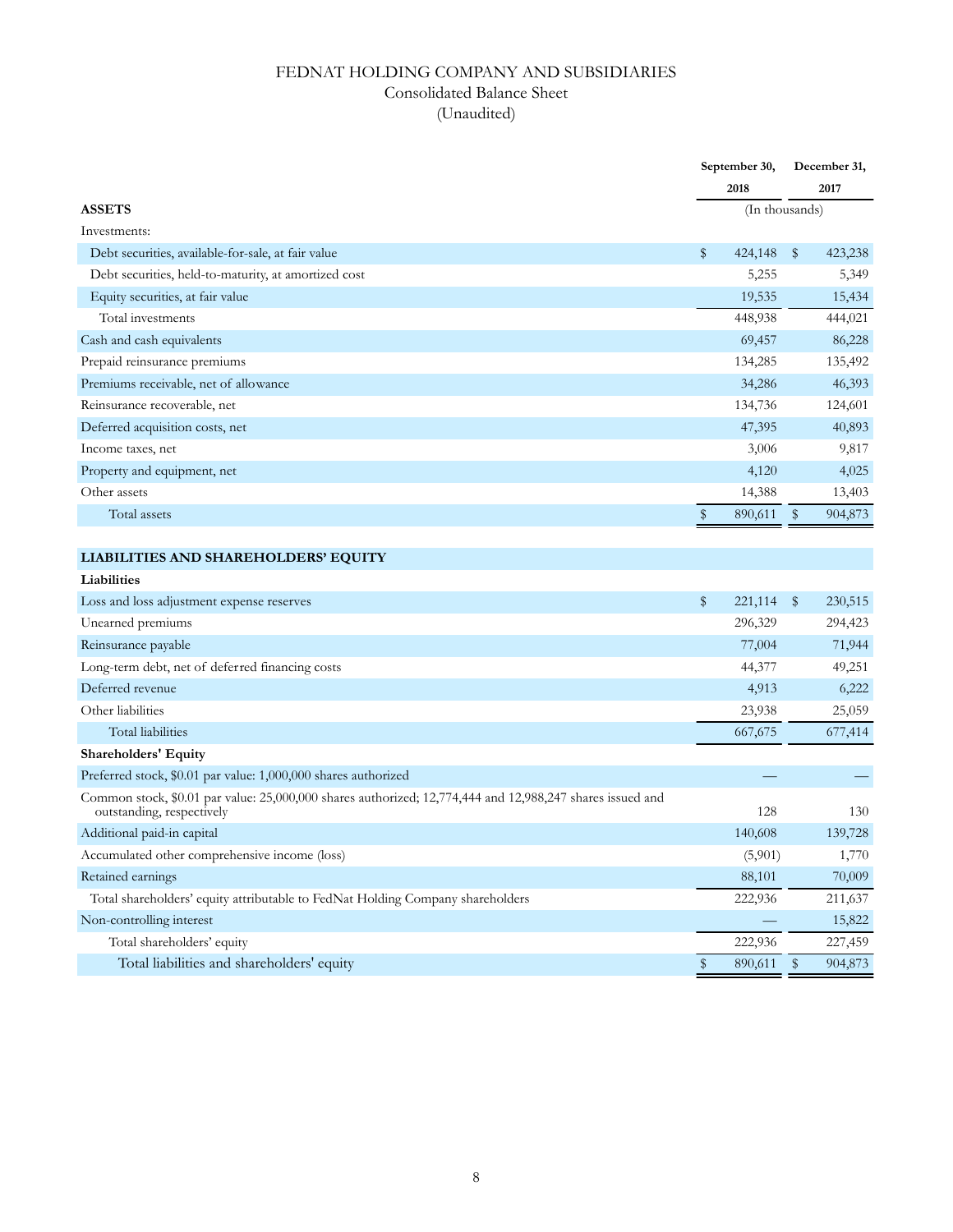## FEDNAT HOLDING COMPANY AND SUBSIDIARIES SUPPLEMENTAL INFORMATION Statements of Operations and Operating Metrics by Line of Business (Unaudited)

|                                                            |                          |              |                          |              |                          |              | Three Months Ended September 30, |    |                          |              |                   |              |                          |                    |              |
|------------------------------------------------------------|--------------------------|--------------|--------------------------|--------------|--------------------------|--------------|----------------------------------|----|--------------------------|--------------|-------------------|--------------|--------------------------|--------------------|--------------|
|                                                            |                          |              |                          | 2018         |                          |              |                                  |    |                          |              |                   | 2017         |                          |                    |              |
|                                                            | Homeowners               |              | Automobile               |              | Other                    |              | Consolidated                     |    | Homeowners               |              | Automobile        |              | Other                    |                    | Consolidated |
|                                                            |                          |              |                          |              |                          |              | (Dollars in thousands)           |    |                          |              |                   |              |                          |                    |              |
| Revenues:                                                  |                          |              |                          |              |                          |              |                                  |    |                          |              |                   |              |                          |                    |              |
| Gross premiums written                                     | 136,503<br><sup>S</sup>  | $\mathbb{S}$ | (3,041)                  | $\mathbb{S}$ | 5,560                    | $\mathsf{s}$ | 139,022                          | s. | 141,409                  | $\mathbb{S}$ | 7,176             | $\mathsf{S}$ | 6,197                    | $\mathbf{\hat{s}}$ | 154,782      |
| Gross premiums earned                                      | 136,587                  |              | 2,766                    |              | 5,554                    |              | 144,907                          |    | 133,505                  |              | 13,525            |              | 5,749                    |                    | 152,779      |
| Ceded premiums                                             | (40, 782)                |              | (2,091)                  |              | (3,541)                  |              | (46, 414)                        |    | (61, 239)                |              | (7, 877)          |              | (2,899)                  |                    | (72, 015)    |
| Net premiums earned                                        | 95,805                   |              | 675                      |              | 2,013                    |              | 98,493                           |    | 72,266                   |              | 5,648             |              | 2,850                    |                    | 80,764       |
| Net investment income                                      |                          |              | $\qquad \qquad -$        |              | 3,137                    |              | 3,137                            |    | $\overline{\phantom{0}}$ |              | $\hspace{0.05cm}$ |              | 2,603                    |                    | 2,603        |
| Net realized and unrealized investment gains (losses)      | $\overline{\phantom{0}}$ |              | $\overline{\phantom{0}}$ |              | 1,760                    |              | 1,760                            |    | $\overline{\phantom{0}}$ |              |                   |              | 6,101                    |                    | 6,101        |
| Direct written policy fees                                 | 2,198                    |              | 1,466                    |              | 132                      |              | 3,796                            |    | 2,204                    |              | 1,742             |              | 152                      |                    | 4,098        |
| Other income                                               | 2,613                    |              | 191                      |              | 842                      |              | 3,646                            |    | 3,183                    |              | 752               |              | 1,196                    |                    | 5,131        |
| Total revenues                                             | 100,616                  |              | 2,332                    |              | 7,884                    |              | 110,832                          |    | 77,653                   |              | 8,142             |              | 12,902                   |                    | 98,697       |
|                                                            |                          |              |                          |              |                          |              |                                  |    |                          |              |                   |              |                          |                    |              |
| Costs and expenses:                                        |                          |              |                          |              |                          |              |                                  |    |                          |              |                   |              |                          |                    |              |
| Losses and loss adjustment expenses                        | 56,856                   |              | 2,609                    |              | 2,992                    |              | 62,457                           |    | 65,600                   |              | 7,013             |              | 2,754                    |                    | 75,367       |
| Commissions and other underwriting expenses                | 28,647                   |              | 1,545                    |              | 1,181                    |              | 31,373                           |    | 24,184                   |              | 2,978             |              | 1,224                    |                    | 28,386       |
| General and administrative expenses                        | 4,187                    |              | 75                       |              | 738                      |              | 5,000                            |    | 3,915                    |              | 150               |              | 977                      |                    | 5,042        |
| Interest expense                                           | $\overline{\phantom{a}}$ |              | $\qquad \qquad -$        |              | 1,032                    |              | 1,032                            |    | 81                       |              | $\qquad \qquad -$ |              | $\overline{\phantom{m}}$ |                    | 81           |
| Total costs and expenses                                   | 89,690                   |              | 4,229                    |              | 5,943                    |              | 99,862                           |    | 93,780                   |              | 10,141            |              | 4,955                    |                    | 108,876      |
|                                                            |                          |              |                          |              |                          |              |                                  |    |                          |              |                   |              |                          |                    |              |
| Income (loss) before income taxes                          | 10,926                   |              | (1,897)                  |              | 1,941                    |              | 10,970                           |    | (16, 127)                |              | (1,999)           |              | 7,947                    |                    | (10, 179)    |
| Income tax expense (benefit)                               | 2,768                    |              | (481)                    |              | 733                      |              | 3,020                            |    | (6,221)                  |              | (771)             |              | 3,211                    |                    | (3,781)      |
| Net income (loss)                                          | 8,158                    |              | (1, 416)                 |              | 1,208                    |              | 7,950                            |    | (9,906)                  |              | (1,228)           |              | 4,736                    |                    | (6,398)      |
| Net income (loss) attributable to non-controlling interest |                          |              |                          |              | $\overline{\phantom{m}}$ |              | $\overline{\phantom{m}}$         |    | (1,674)                  |              |                   |              | $\qquad \qquad -$        |                    | (1,674)      |
| Net income (loss) attributable to FNHC shareholders        | 8,158<br>S               | s            | (1, 416)                 | \$           | 1,208                    | s            | 7,950                            | \$ | (8, 232)                 | s            | (1,228)           | s            | 4,736                    | s.                 | (4, 724)     |
|                                                            |                          |              |                          |              |                          |              |                                  |    |                          |              |                   |              |                          |                    |              |
| Ratios to net premiums earned:                             |                          |              |                          |              |                          |              |                                  |    |                          |              |                   |              |                          |                    |              |
| Net loss ratio                                             | 59.3%                    |              | 386.5%                   |              | 148.6%                   |              | 63.4%                            |    | 90.8%                    |              | 124.2%            |              | 96.6%                    |                    | 93.3%        |
| Net expense ratio                                          | 34.3%                    |              |                          |              |                          |              | 36.9%                            |    | 38.9%                    |              |                   |              |                          |                    | 41.4%        |
| Combined ratio                                             | 93.6%                    |              |                          |              |                          |              | 100.3%                           |    | 129.7%                   |              |                   |              |                          |                    | 134.7%       |